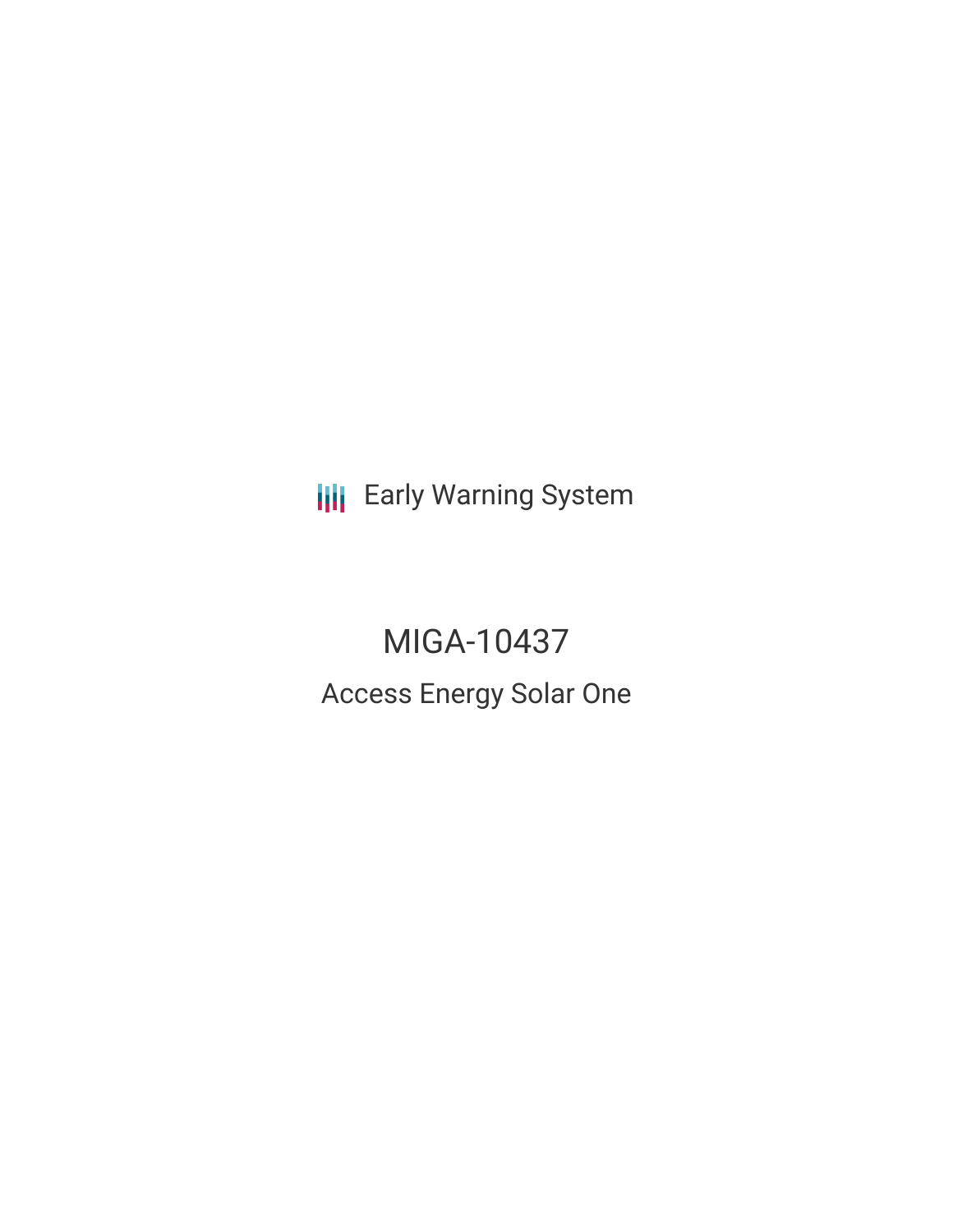

### **Quick Facts**

| <b>Countries</b>               | Egypt                                           |  |  |  |
|--------------------------------|-------------------------------------------------|--|--|--|
| <b>Specific Location</b>       | <b>Aswan Province</b>                           |  |  |  |
| <b>Financial Institutions</b>  | Multilateral Investment Guarantee Agency (MIGA) |  |  |  |
| <b>Status</b>                  | Proposed                                        |  |  |  |
| <b>Bank Risk Rating</b>        | B                                               |  |  |  |
| <b>Voting Date</b>             | 2017-09-20                                      |  |  |  |
| <b>Borrower</b>                | Access Infra Africa                             |  |  |  |
| <b>Sectors</b>                 | Energy                                          |  |  |  |
| <b>Investment Type(s)</b>      | Guarantee                                       |  |  |  |
| <b>Investment Amount (USD)</b> | \$18.20 million                                 |  |  |  |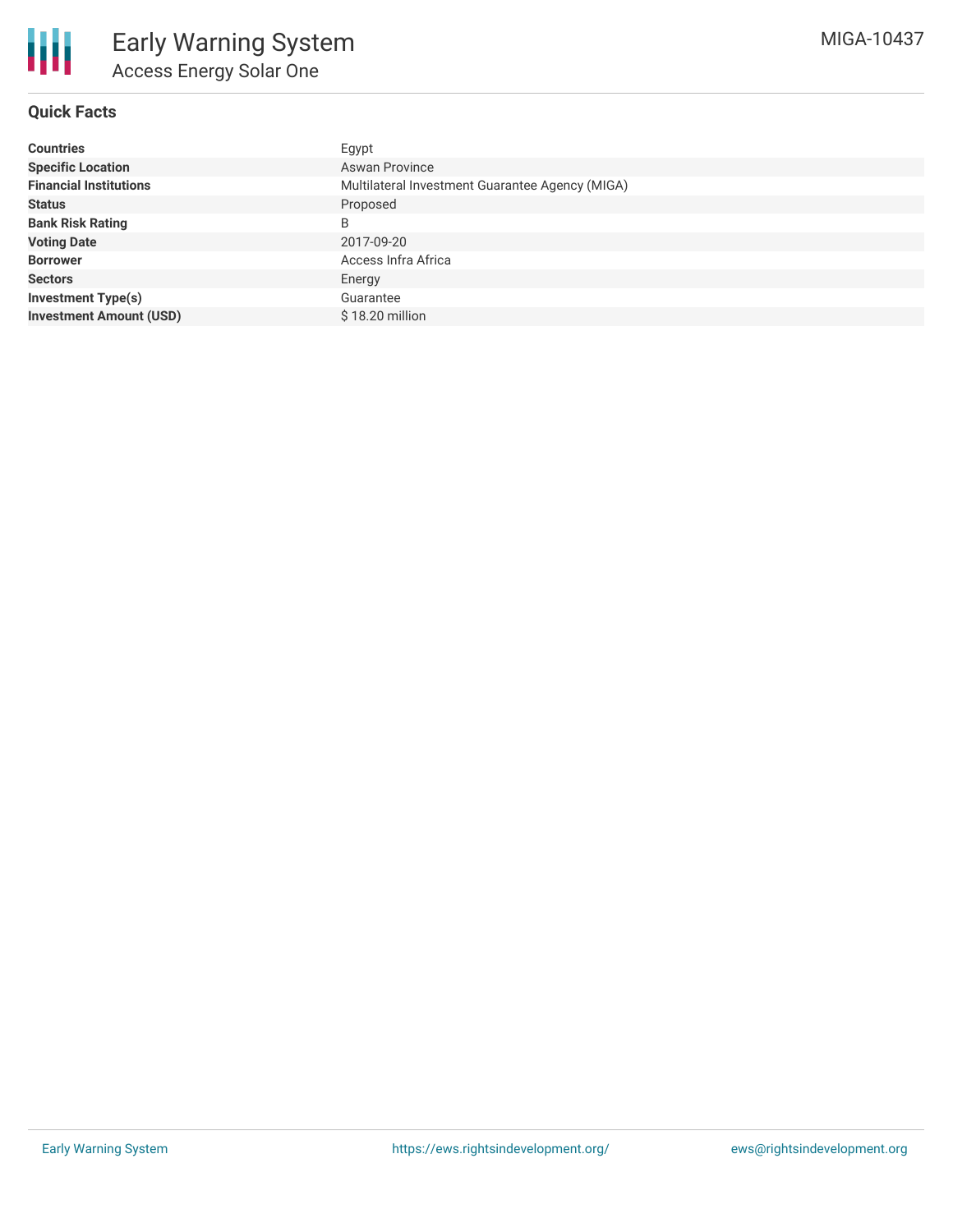

## **Project Description**

According to bank documents, Access Infra Africa and EREN Renewable Energy are seeking MIGA coverage for their equity and shareholder loan investments in a solar photovoltaic (PV) plant developed by the company Access Energy Solar One (AESO).The project forms part of the Egyptian government's feed-in-tariff (FiT) scheme aimed at diversifying and securing Egypt's electricity supply. The European Bank for Reconstruction and Development (EBRD) is also providing long term senior debt financing to the project.

In addition to the AESO project, Access and EREN are seeking MIGA coverage for their equity and shareholder loan investments in one additional solar plant, the Access Building Egypt Solar One within the Benban solar complex; covered under a separate ESRS

The project is allocated to plot 8-1 (approximately 97 hectares (Ha)) in the Benban solar complex. As mentioned above, the plant will have an alternating current capacity of 50 MWACand peak direct current capacity of 63MWDCP, and will be linked to substation 1 (SS1) on the northeastern corner of the complex via an underground 22 kilovolt (kV) transmission line following the internal routes right-of-way (RoW) installed by Egypt Electricity Transmission Company (EETC).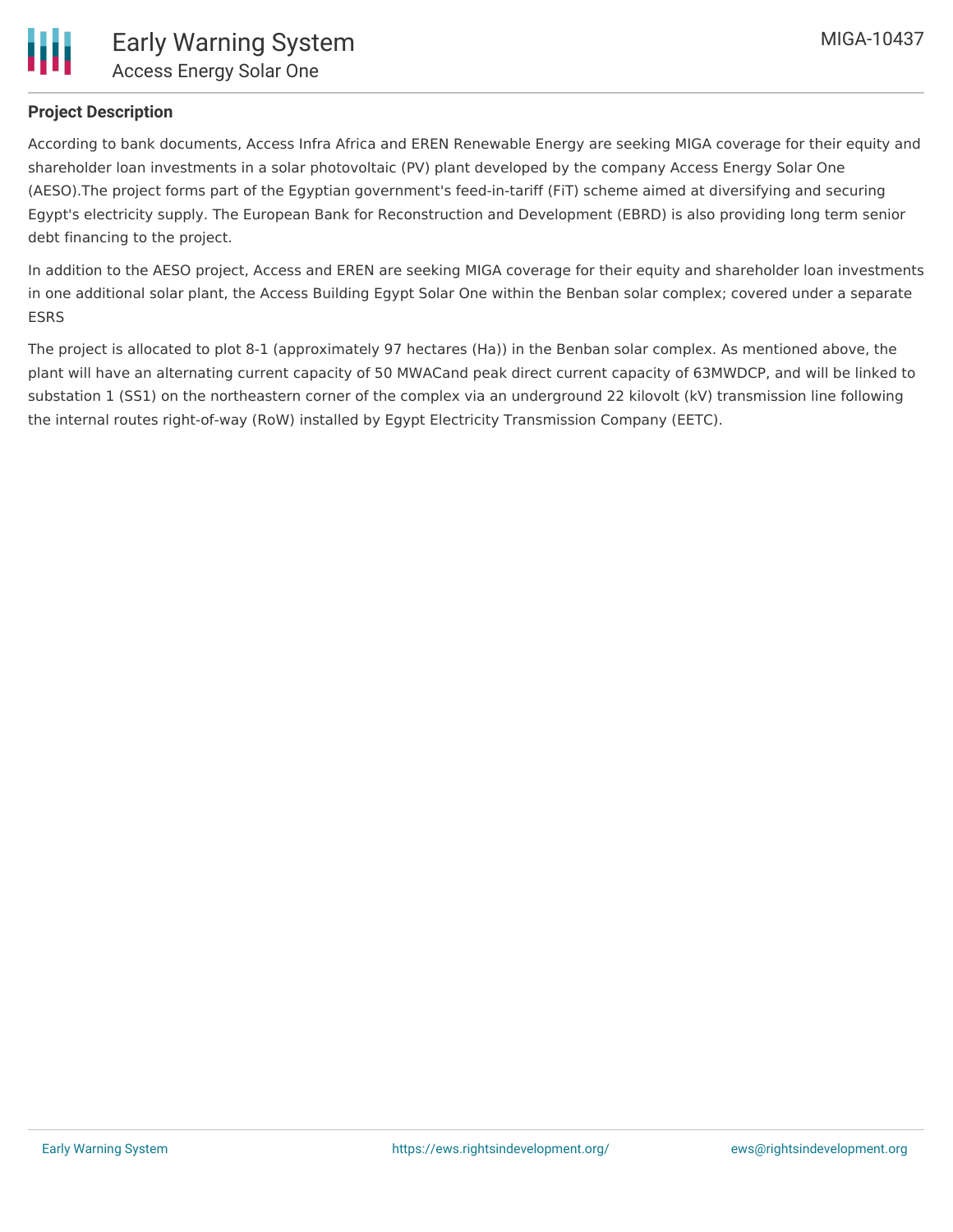

### **Investment Description**

Multilateral Investment Guarantee Agency (MIGA)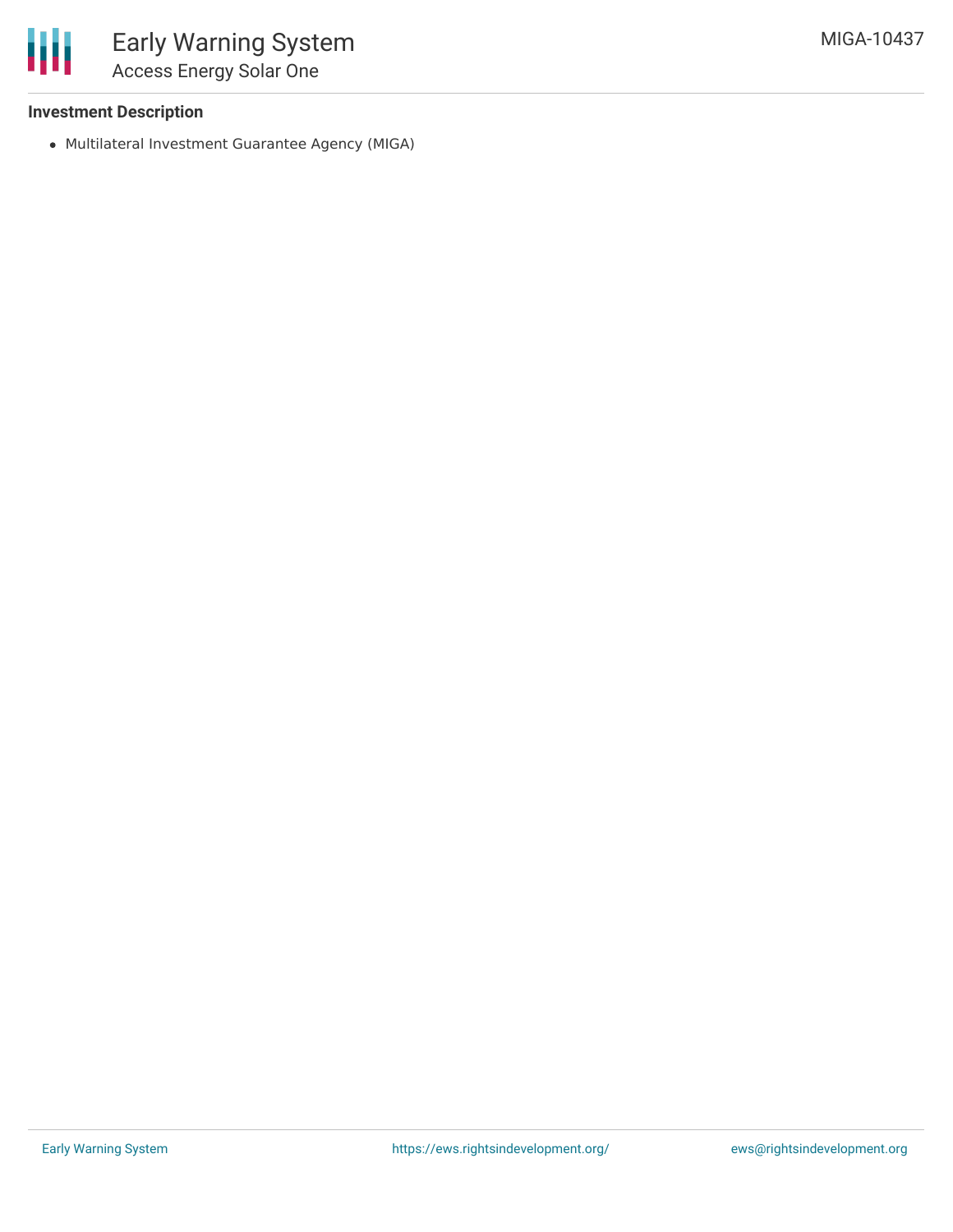

### **Private Actors Description**

AESO is a Special Purpose Vehicle (SPV) company owned by Access and EREN Renewable responsible for managing construction and operational aspects for a 50 Mega Watt alternative current (MWAC) solar PV plant located in the Benban solar complex in the Aswan Province of Egypt.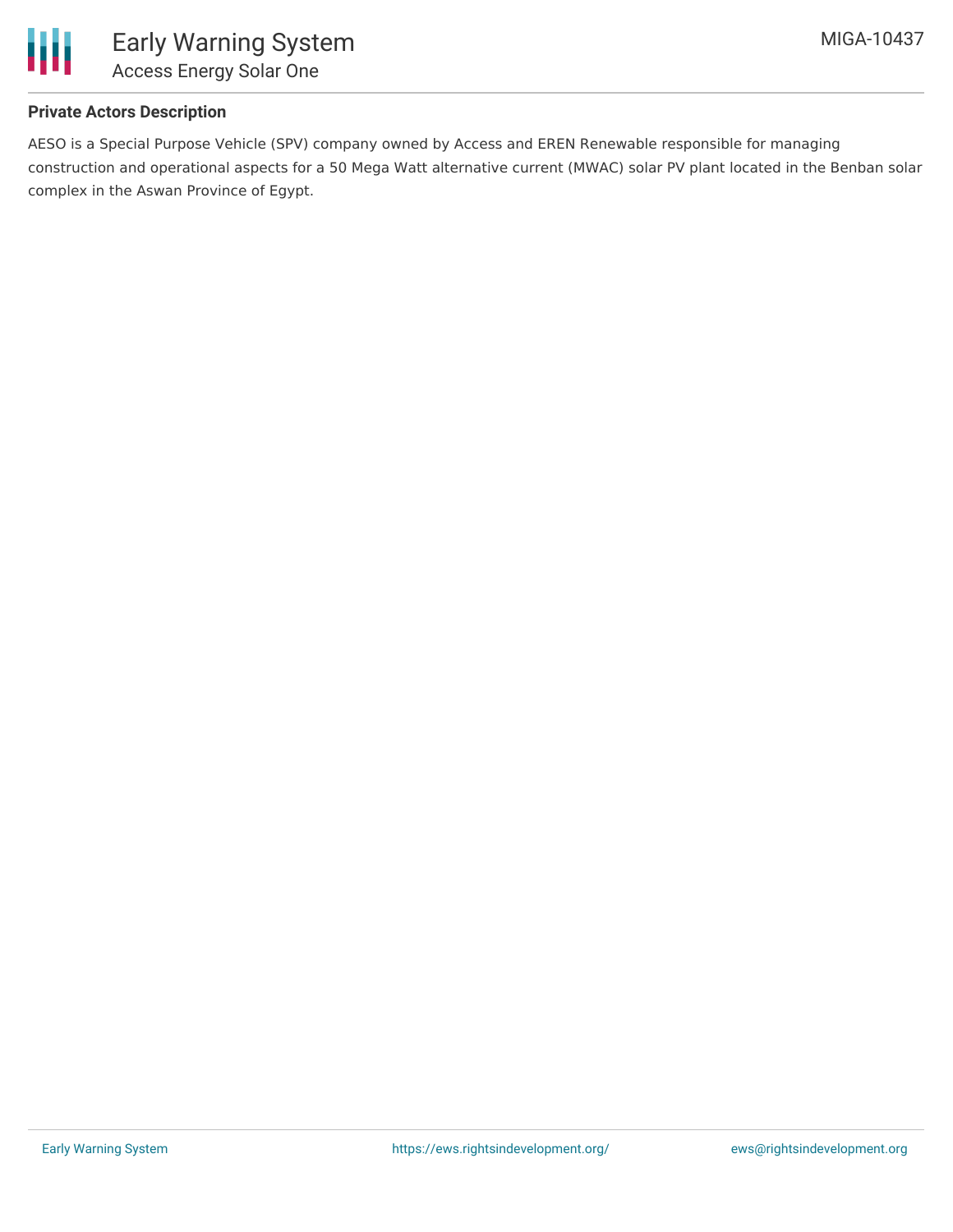

# Early Warning System Access Energy Solar One

| <b>Private Actor 1</b> | <b>Private Actor</b><br>Role | <b>Private Actor</b><br><b>Sector</b> | <b>Relation</b>          | <b>Private Actor 2</b>     | <b>Private Actor</b><br>2 Role | <b>Private Actor</b><br>2 Sector |
|------------------------|------------------------------|---------------------------------------|--------------------------|----------------------------|--------------------------------|----------------------------------|
|                        |                              | . .                                   | $\overline{\phantom{a}}$ | Access Infra Africa        | Parent Company                 | $\overline{\phantom{0}}$         |
|                        |                              |                                       |                          | EREN Renewable Energy S.A. | Parent Company                 | -                                |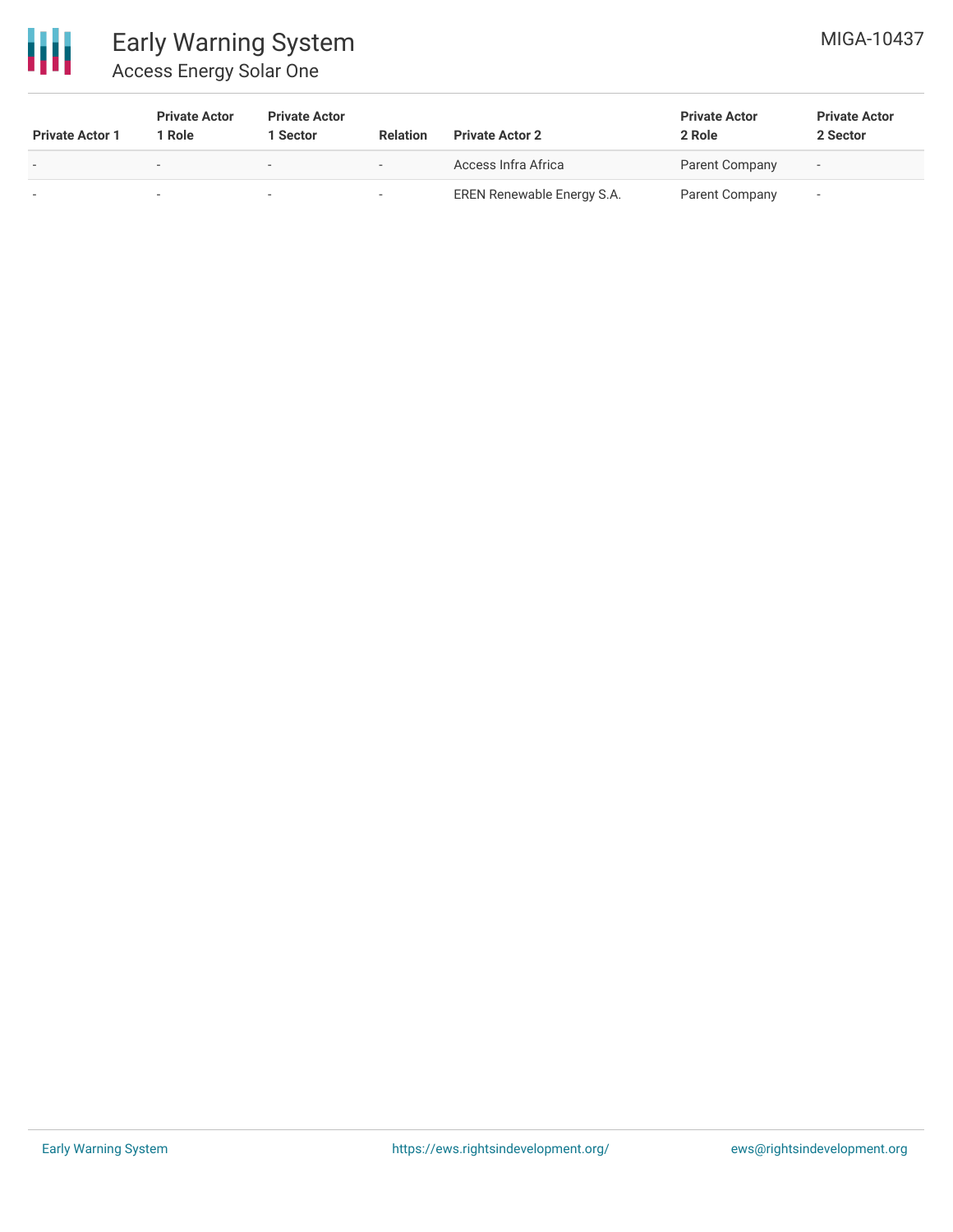

### **Contact Information**

\*Contact information not provided at the time of disclosure\*

#### **ACCOUNTABILITY MECHANISM OF MIGA**

The Compliance Advisor Ombudsman (CAO) is the independent complaint mechanism and fact-finding body for people who believe they are likely to be, or have been, adversely affected by an IFC or MIGA- financed project. If you submit a complaint to the CAO, they may assist you in resolving a dispute with the company and/or investigate to assess whether the IFC is following its own policies and procedures for preventing harm to people or the environment. If you want to submit a complaint electronically, you can email the CAO at CAO@worldbankgroup.org. You can learn more about the CAO and how to file a complaint at http://www.cao-ombudsman.org/